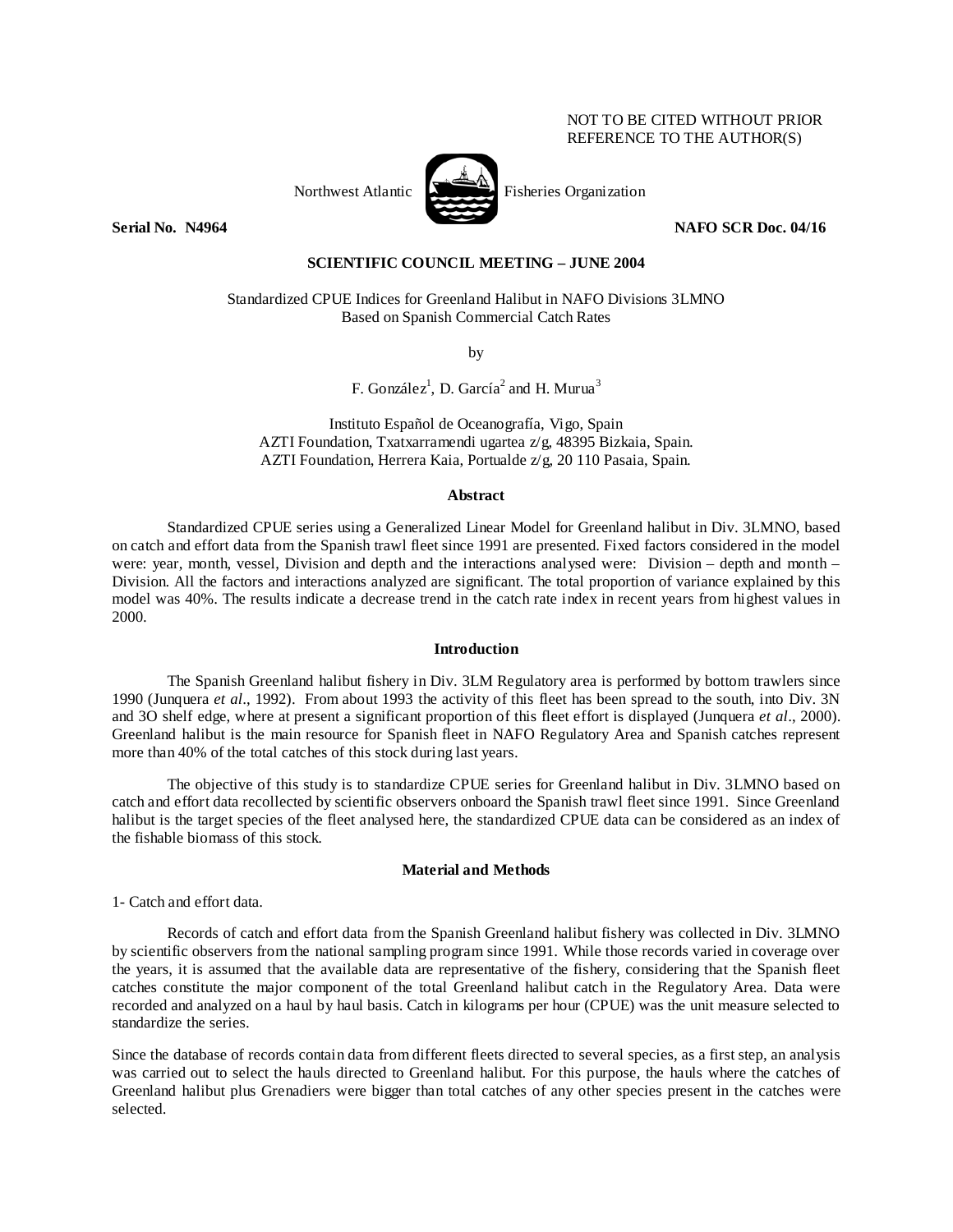For standardization analyses, nominal CPUE was estimated as the Greenland halibut catch per hour. The nominal CPUE distribution showed a highly skewed distribution departing from a normal distribution. Since to apply a GLM the response variable distribution must belong to the exponential family, the nominal CPUE data was transformed logarithmically to get a normal distributed response variable. Figure 1 shows the frequency histogram of CPUE and the log transformed CPUE data and Fig. 2 presents the qq plot of transformed distribution, which shows how normal is the variable analysis.

#### 2- Standardizing method.

A Generalized Linear Model (McCullagh and Nedler, 1983) has been applied to log(CPUE) data. This method is appropriate for standardizing indices, as it can explain the variability due to year abundance and other factors in the standardization procedures of CPUE data. The observed log(CPUE) values are fitted to a linear function of fixed factors and interactions. The theoretical background of the generalized linear models has been developed by Nelder and Wedderburn (1972). Those models are generalizations of the common linear regression models to situations where the response is discrete or varies in other ways from the standard linear models assumptions.

The Gaussian model formulation with an identity function to link the linear factor components and the error distributions have been used, as it proved to fit adequately to the observed data. To observe the significant of the variables of the model a F test has been used. Fixed factors considered in the model were: year, month, vessel, Division and depth. The interactions analysed are: Division – depth and month – Division. The Divisions used have been Div. 3LMNO and the depths were divided in depth intervals of 100 in 100 meters up to 1 400 and it was formed a group with the depths of more than 1400 meters.

#### **Results**

The results of the regression analysis used to determine the specifications for standardizing CPUE series are listed in Table 1. The residual deviance column is the variability of the data unexplained by each step model. In this case, the largest proportion of the variance (22%) is explained by the factor 'vessel'. All the factors and interactions analyzed were significant as we can see in Table 1. The total proportion of variance explained by this model was 40%. Division was the individual factor that has more interactions with the others factors, in order to explore other possible interactions, plots of different variable interactions were analysed, Figure 3 presents the plots for the interactions (Division and deep and Division and month) used in the final model. Table 2 shows that the correlation between the observed variables and the correlation is almost non-existent. Table 3 presents parameters values for year factor with their Standard Deviations and significance; in this analysis all years were significant.

Figure 4 present the residuals deviance versus the fitted values, where a clear pattern of residuals cannot be observed. Figure 5 shows the values of the observed Log(CPUE) *versus* fitted values, it can observe that the values fitted well in the middle of the distribution but the fit is poorer for the extreme values, tends to overestimate the observations with low log(CPUE) and sub-estimate the observations with high log(CPUE). Figure 6 shows that the residuals follow the expected linear pattern of the qq-plot, although the extreme values slightly departure from normality.

 The Greenland halibut standardized CPUE series, scaled to the first year of the analysis (1991), with their confidential intervals ( $\pm$  1.96 times the standard error) is illustrated in Fig. 7 and the values are presented in Table 3. The values for the different years vary around 15% up and down respect to the value of the year 1991. The standard deviation is similar for all years except for 1995 where the Spanish fleet fished very few months for what there are very few data. There is not a clear trend in the series, the maximum values of the index were reached in 1996 and 2000 (14%) and the minimum in 1998 (21%). During last years, the values have decreased from the maximum of 2000 (14% higher than the reference year) to 2003 (10% lower than 1991).

#### **References**

COOKE, J. G. (1997).- A procedure for using catch-effort indices in bluefin tuna assessment. *Int Comm. Conserv. Atl. Tunas Col. Vol. Sci. Pap.* **46** (2): 228 - 232.

JUNQUERA, S.; S. IGLESIAS and E. DE CARDENAS (1992).- Spanish fishery of Greenland halibut (*Reinhardtius hippoglossoides*) in 1990- 1991. *NAFO SCR Doc.* 92/**28***.*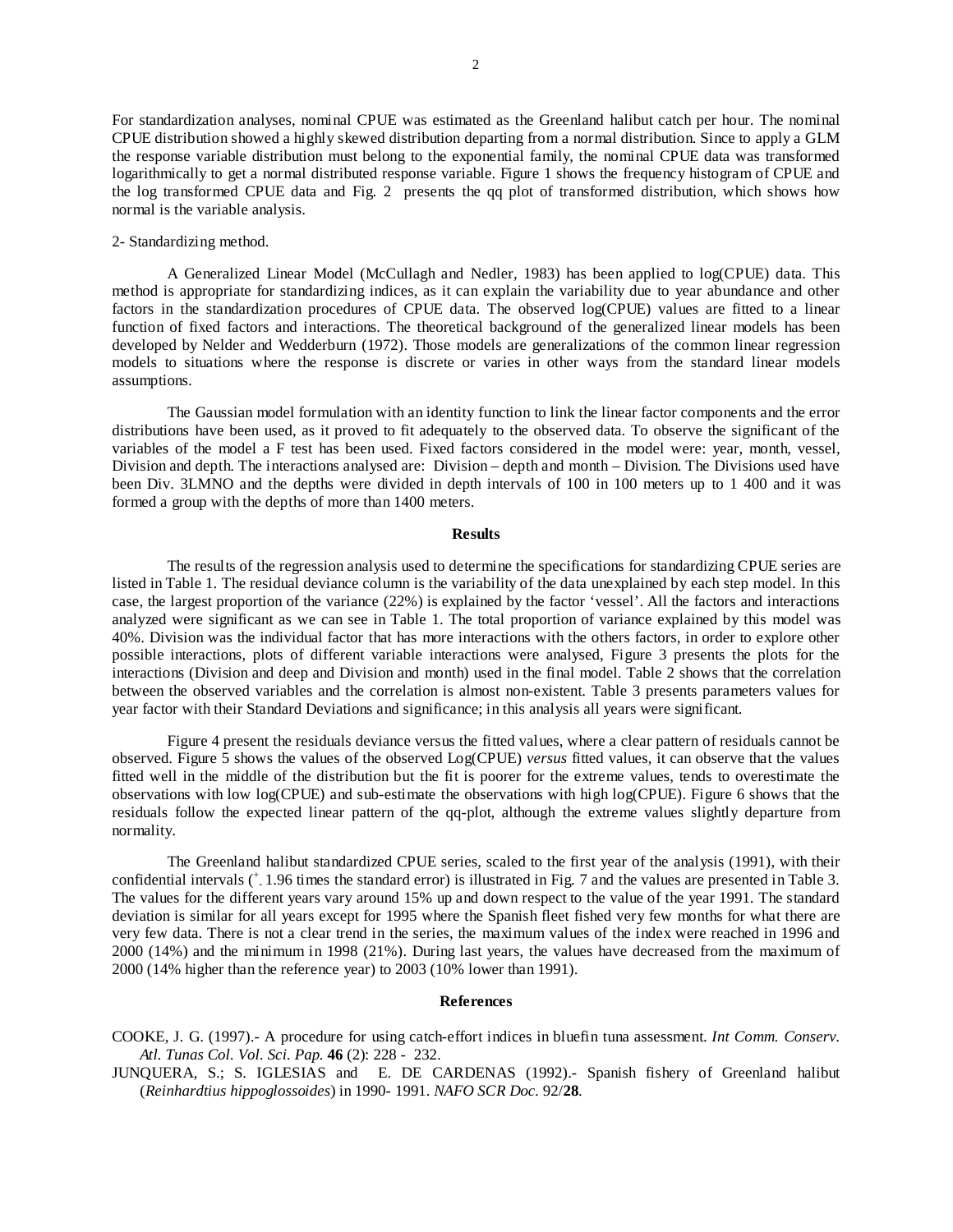JUNQUERA, S.; A. VÁZQUEZ and E. DE CÁRDENAS (2000).- Greenland halibut depth variations in catch per unit effort, length composition, mature proportions and associated by-catches in Divisions 3LMNO. *NAFO SCR Doc.* 00/**67**.

MCCULLAGH, P. and J. A. NEDLER (1989).- Generalized Linear models. Chapman and Hall, London.

NELDER, J. A. and R. W. M. (1972).- Generalized linear models. *J. R. Statist. Soc.* **135** (3): 370 – 384.

**Table 1.-** Summary of the results of analysis for standardizing CPUE data using a Generalized Linear Model for Greenland halibut in Div. 3LMNO (1991-2003). Two points designates factors interactions.

|                |    |          |          |           |         |               | Accumulated<br>% of total |
|----------------|----|----------|----------|-----------|---------|---------------|---------------------------|
|                | Df | Deviance | Resid.Df | Resid.Dev | F       | $Pr(>\)$      | Deviance                  |
| <b>NULL</b>    |    |          | 40030    | 10439.3   |         |               |                           |
| Year           | 12 | 753.00   | 40018    | 9686.3    | 396.25  | $2.2E-16$     | 7                         |
| Month          | 11 | 610.60   | 40007    | 9075.7    | 350.53  | $2.2E-17$     | 13                        |
| Vessel         | 56 | 2260.00  | 39951    | 6815.7    | 254.847 | $< 2.2E - 18$ | 35                        |
| Division       | 3  | 233.60   | 39948    | 6582.1    | 491.625 | $2.2E-19$     | 37                        |
| Depth          | 13 | 88.00    | 39935    | 6494.2    | 42.731  | $< 2.2E - 20$ | 38                        |
| Division:Depth | 32 | 110.10   | 39903    | 6384.1    | 21.727  | $< 2.2E - 21$ | 39                        |
| Month:Division | 32 | 70.20    | 39871    | 6313.9    | 13.854  | $2.2E-22$     | 40                        |

#### **Table 2.-** Correlation table between factors.

|       | Year    | Month   | Depth   |
|-------|---------|---------|---------|
| Year  | 1.00    | $-0.03$ | $-0.06$ |
| Month | $-0.03$ | 1.00    | $-0.09$ |
| Depth | $-0.06$ | $-0.09$ | 1.00    |

**Table 3.-** Parameters values for year factor with their Standard Deviations and significance.

|             | Estimate    | Std.Error | t-value   | $Pr(>\vert t \vert)$ |
|-------------|-------------|-----------|-----------|----------------------|
| (Intercept) | 5.098103    | 0.231328  | 22.038    | $2E-16$              |
| 1991        | $\theta$    |           |           |                      |
| 1992        | 0.118646    | 0.010266  | 11.557    | $2E-16$              |
| 1993        | $-0.027983$ | 0.011392  | $-2.456$  | 0.014036             |
| 1994        | $-0.116946$ | 0.011716  | $-9.982$  | $2E-16$              |
| 1995        | $-0.157377$ | 0.046053  | $-3.417$  | 0.000633             |
| 1996        | 0.135031    | 0.018745  | 7.204     | 5.97E-13             |
| 1997        | 0.076106    | 0.0208    | 3.659     | 0.000254             |
| 1998        | $-0.212935$ | 0.020349  | $-10.464$ | $\leq$ 2E-16         |
| 1999        | $-0.159972$ | 0.02276   | $-7.029$  | 2.12E-12             |
| 2000        | 0.140758    | 0.016895  | 8.331     | $2E-16$              |
| 2001        | 0.059773    | 0.01868   | 3.2       | 0.001376             |
| 2002        | 0.079333    | 0.019623  | 4.043     | 0.0000529            |
| 2003        | $-0.104954$ | 0.023779  | $-4.414$  | 0.0000102            |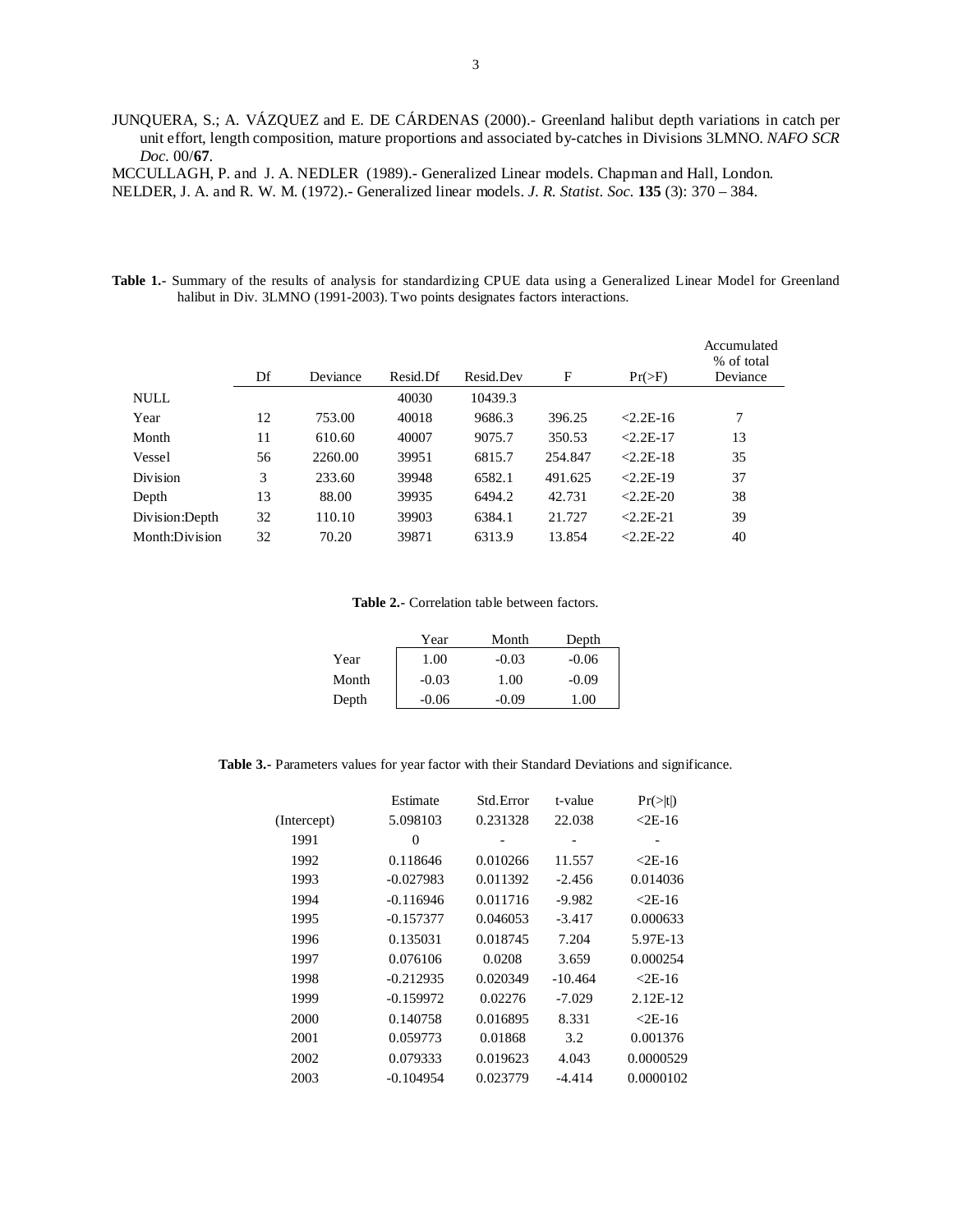

**Fig. 1.** Frequency histogram of CPUE and the log transformed CPUE data.



**Fig. 2.** Normal quantile-quantile plot of Log(CPUE) data.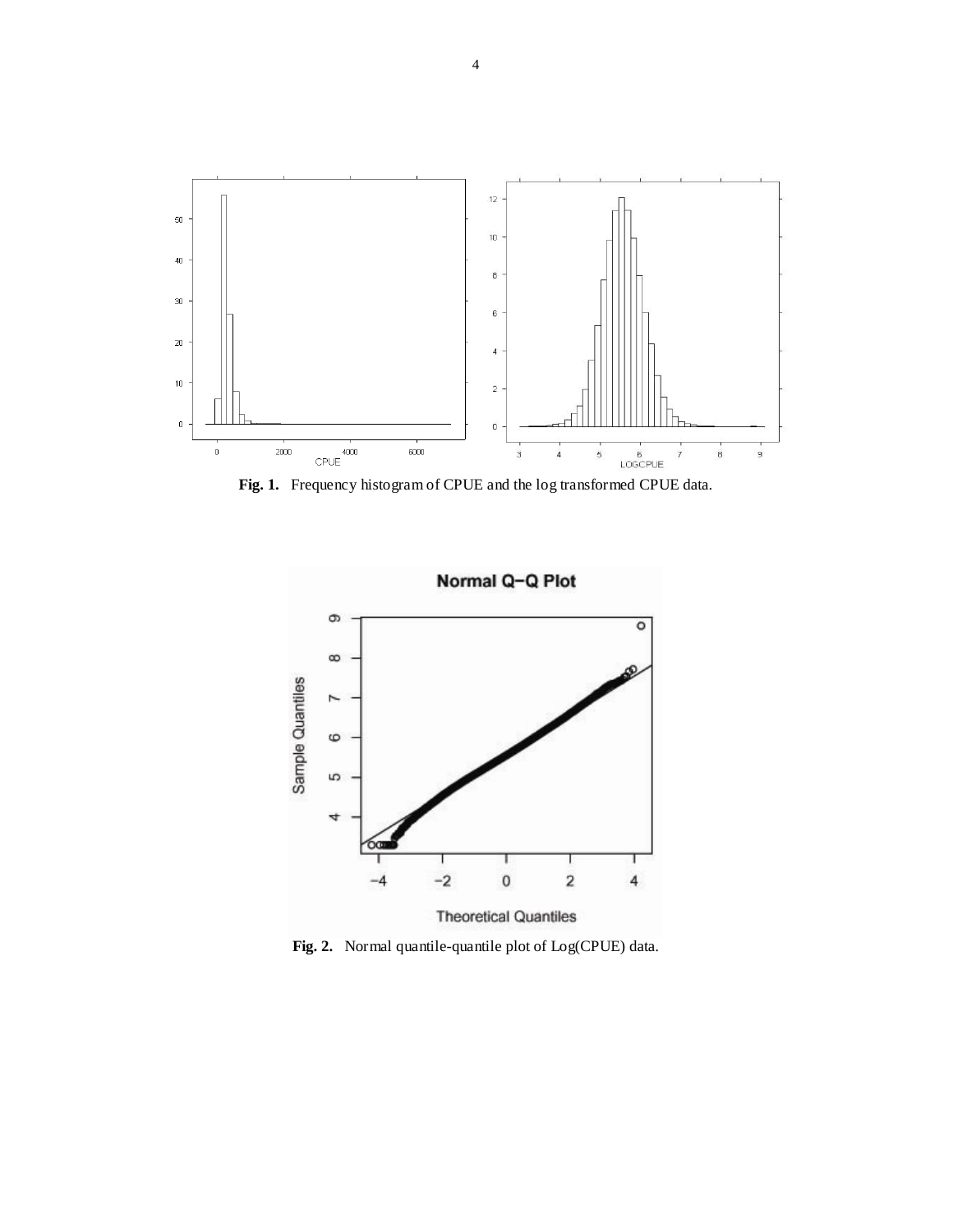





**Fig. 3.** Interaction plots between the factors Division and deep and Division and month.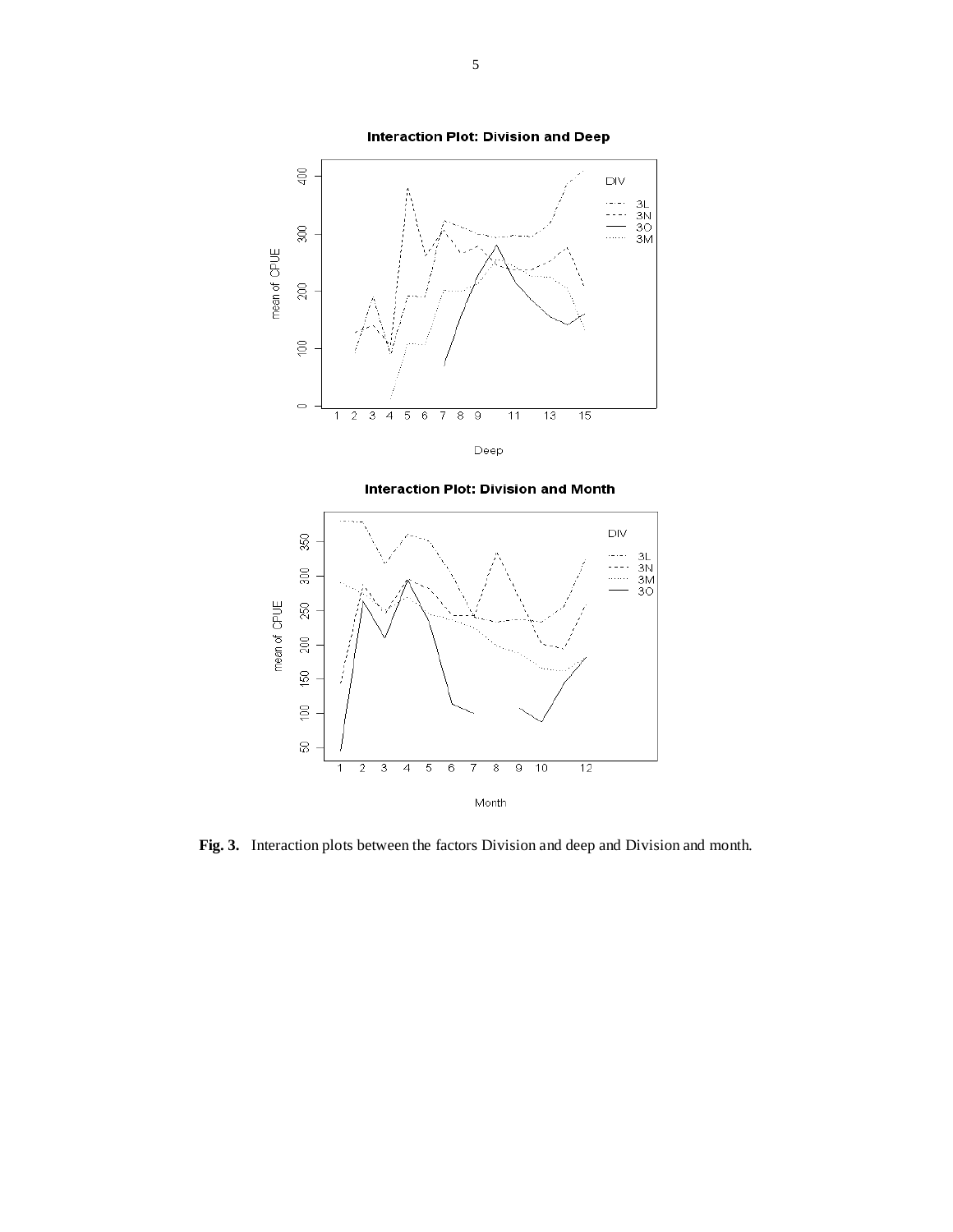

**Fig. 4.** Plot of the residuals deviance *versus* the fitted values.



**Fig. 5.** Log(CPUE) values *versus* fitted values